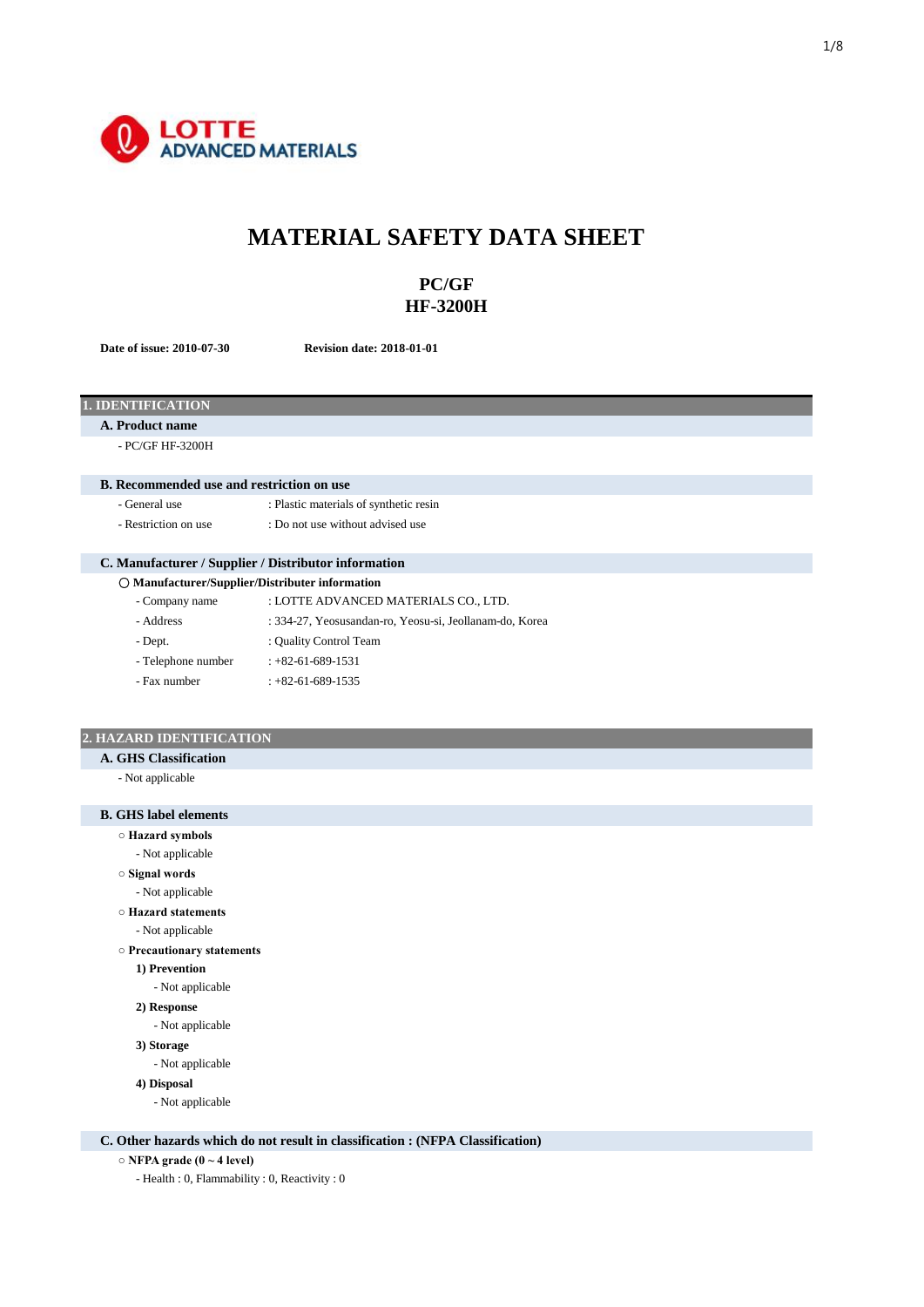## **3. COMPOSITION/INFORMATION ON INGREDIENTS**

| <b>Chemical Name</b>                                                      | Trade names and Synonyms | CAS No.                  | Content(%)    |
|---------------------------------------------------------------------------|--------------------------|--------------------------|---------------|
| Carbonic dichloride polymer with 4,4'-(1-<br>methylethylidene)bis[phenol] |                          | 24936-68-3               | $77.5 - 79.5$ |
| Glass, oxide                                                              | Glass, oxide, chemicals  | 65997-17-3               | $18 - 22$     |
| Anti-oxidant                                                              |                          | -                        | $0.1 - 1.0$   |
| Additive                                                                  |                          | $\overline{\phantom{a}}$ | $0.1 - 2.0$   |

\* Other ingredients which do not contribute to classification of the product

### **4. FIRST AID MEASURES**

## **A. Eye contact**

- Do not rub your eyes.
- Immediately flush eyes with plenty of water for at least 15minutes and call a doctor/physician.

### **B. Skin contact**

- Flush skin with plenty of wter for at least 15 minutes while removing contaminated clothing and shoes.
- Laundering enough contaminated clothing before reuse.

## **C. Inhalation contact**

- When exposed to large amounts of steam and mist, move to fresh air.
- Take specific treatment if needed.

### **D. Ingestion contact**

- About whether I should induce vomiting Take the advice of a doctor.
- Rinse your mouth with water immediately.

### **E. Delayed and immediate effects and also chronic effects from short and long term exposure**

- Not available

### **F. Notes to physician**

- Notify medical personnel of contaminated situations and have them take appropriate protective measures.

## **5. FIREFIGHTING MEASURES**

## **A. Suitable (Unsuitable) extinguishing media**

- Dry chemical, carbon dioxide, regular foam extinguishing agent, spray
- Avoid use of water jet for extinguishing

### **B. Specific hazards arising from the chemical**

- May Ignite by Heat, sparks, flames.
- Easy to burn, but not easy to fire.
- Irritating, or toxic gases may occur by fire.
- Inhalation of materials may be harmful.

### **C. Special protective actions for firefighters**

- Notify your local firestation and inform the location of the fire and characteristics hazard.
- Avoid inhalation of materials or combustion by-products.
- Do not access if the tank on fire.
- Use appropriate extinguishing measure suitable for surrounding fire.
- Wear appropriate protective equipment.
- Keep containers cool with water spray.

## **6. ACCIDENTAL RELEASE MEASURES**

### **A. Personal precautions, protective equipment and emergency procedures**

- Wear proper personal protective apparatus as indicated in Section 8 and avoid skin contact and inhalation.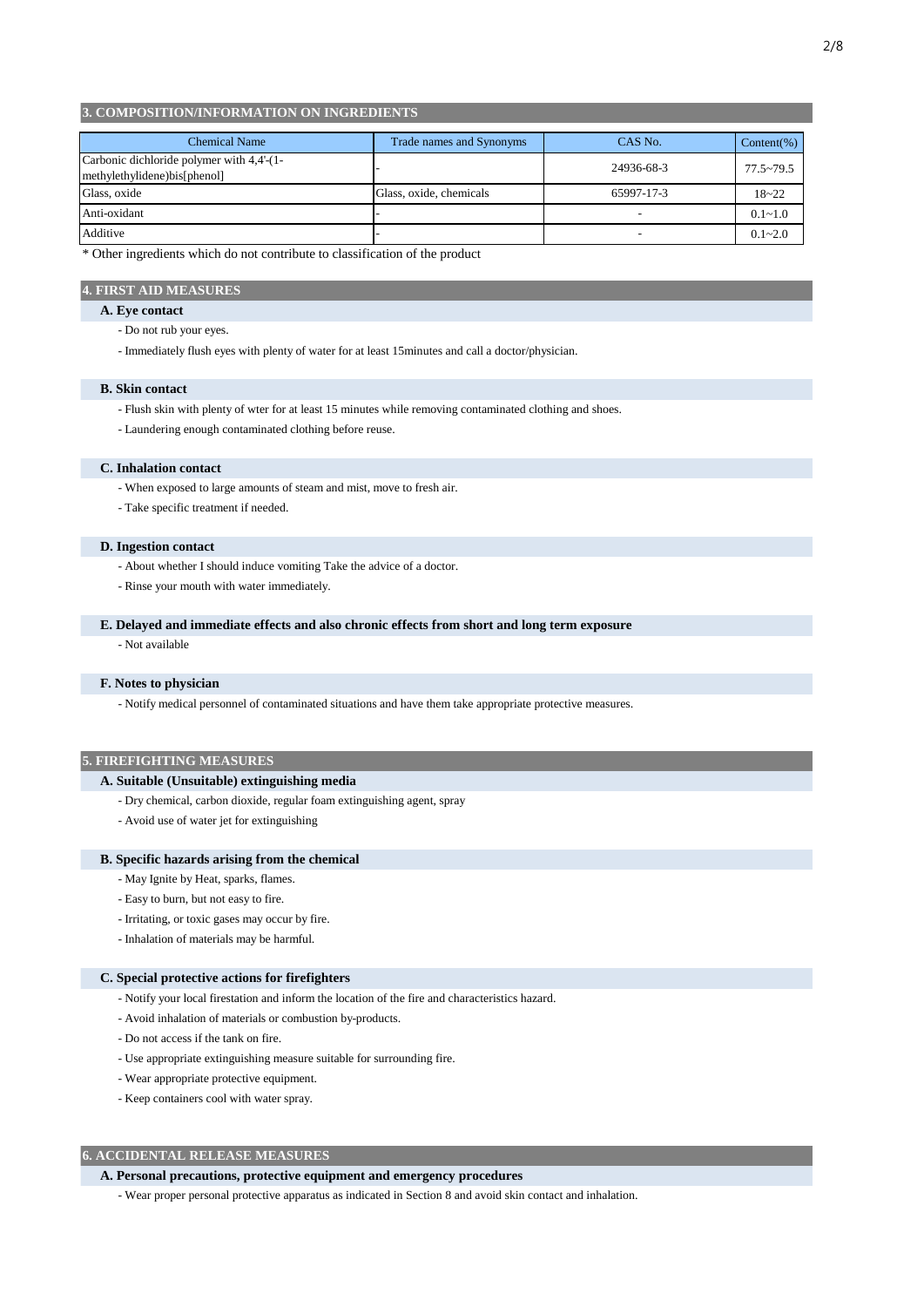- Ventilate closed spaces before entering.
- Must work against the wind, let the upwind people to evacuate.
- Move container to safe area from the leak area.

### **B. Environmental precautions**

- Prevent runoff and contact with waterways, drains or sewers.
- If large amounts have been spilled, inform the relevant authorities.

### **C. Methods and materials for containment and cleaning up**

- Large spill : Stay upwind and keep out of low areas. Dike for later disposal.
- Notification to central government, local government. When emissions at least of the standard amount
- Dispose of waste in accordance with local regulation.
- Appropriate container for disposal of spilled material collected.
- Small liquid state spills: Appropriate container for disposal of spilled material collected.
- For disposal of spilled material in appropriate containers collected and clear surface.

## **7. HANDLING AND STORAGE**

## **A. Precautions for safe handling**

- Since emptied containers retain product residue(vapor, liquid, solid) follow all MSDS and label warnings even after container is emptied.
- Avoid contact with incompatible materials.
- Get the manual before use.
- Do not handle until all safety precautions have been read and understood.

## **B. Conditions for safe storage, including any incompatibilities**

- Do not use damaged containers.
- Do not apply any physical shock to container.
- Avoid direct sunlight.
- Keep in the original container.
- Keep sealed when not in use.

### **8. EXPOSURE CONTROLS/PERSONAL PROTECTION**

## **A. Exposure limits**

### **○ ACGIH TLV**

- ACGIH: Glass fiber 1fiber/cc or 5mg/m³
- \* ACGIH = American Conference of Govermental Industrial Hygienists

### **B. Engineering controls**

- A system of local and/or general exhaust is recommended to keep employee exposures above the Exposure Limits. Local exhaust ventilation is generally preferred because it can control the emissions of the contaminant at its source, preventing dispersion of it into the general work area. The use of local exhaust ventilation is recommended to control emissions near the source.

- Follow the appropriate engineering controls because unconfirmed gases for hazard among extrusion process may expose.

### **C. Personal protective equipment**

### **○ Respiratory protection**

- Under conditions of frequent use or heavy exposure, Respiratory protection may be needed.
- Respiratory protection is ranked in order from minimum to maximum.
- Consider warning properties before use.
- Dust, mist, fume-purifying respiratory protection
- Any air-purifying respirator with a corpuscle filter of high efficiency
- Any respiratory protection with a electromotion fan(for dust, mist, fume-purifying)
- Self-contained breathing apparatus with a corpuscle filter of high efficiency

- For Unknown Concentration or Immediately Dangerous to Life or Health : Any supplied-air respirator with full facepiece and operated in a pressure-demand or other positive-pressure mode in combination with a separate escape supply. Any self-contained breathing

apparatus with a full facepiece.

## **○ Eye protection**

- Wear primary eye protection such as splash resistant safety goggles with a secondary protection face shield.
- Provide an emergency eye wash station and quick drench shower in the immediate work area.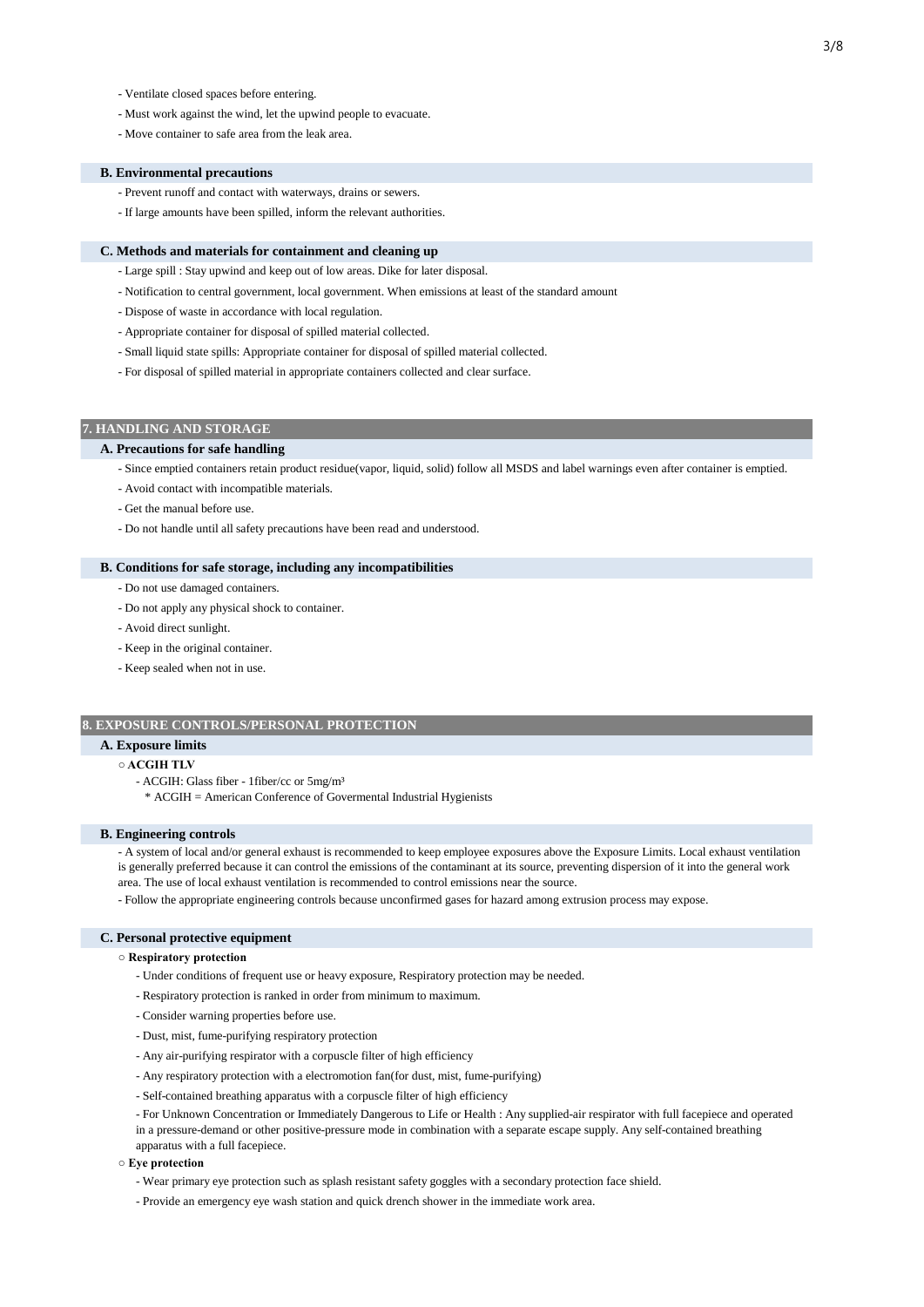## **○ Hand protection**

- Wear appropriate glove.

**○ Skin protection**

- Wear appropriate clothing.

**○ Others**

- Not available

| 9. PHYSICAL AND CHEMICAL PROPERTIES             |                                           |  |  |
|-------------------------------------------------|-------------------------------------------|--|--|
| A. Appearance                                   |                                           |  |  |
| - Appearance                                    | Solid(Pellets)                            |  |  |
| - Color                                         | - (Please Follow the request for clients) |  |  |
| B. Odor                                         | Odourless                                 |  |  |
| C. Odor threshold                               | Not applicable                            |  |  |
| D. pH                                           | Not applicable                            |  |  |
| E. Melting point/Freezing point                 | Not applicable                            |  |  |
| F. Initial Boiling Point/Boiling Ranges         | Not applicable                            |  |  |
| G. Flash point                                  | Not applicable                            |  |  |
| H. Evaporation rate                             | Not applicable                            |  |  |
| I. Flammability(solid, gas)                     | Not available                             |  |  |
| J. Upper/Lower Flammability or explosive limits | Not available                             |  |  |
| K. Vapour pressure                              | Not applicable                            |  |  |
| L. Solubility                                   | Insolubility (solubility in water)        |  |  |
| M. Vapour density                               | Not applicable                            |  |  |
| N. Specific gravity                             | $1.2 \sim 1.5$                            |  |  |
| O. Partition coefficient of n-octanol/water     | Not applicable                            |  |  |
| P. Autoignition temperature                     | Not available                             |  |  |
| Q. Decomposition temperature                    | Over $400^{\circ}$ C                      |  |  |
| R. Viscosity                                    | Not applicable                            |  |  |
| S. Molecular weight                             | Not applicable                            |  |  |

## **10. STABILITY AND REACTIVITY**

## **A. Chemical stability**

- This material is stable under recommended storage and handling conditions.

- This material is stable under conditions at room temperature and normal pressure.

## **B. Possibility of hazardous reactions**

- Hazardous Polymerization will not occur.
- Containers may explode if heated..
- Easy to burn, but not easy to fire.
- Irritating, or toxic gases may occur by fire.

- Inhalation of materials may be harmful.

### **C. Conditions to avoid**

- Avoid contact with incompatible materials and condition.
- Avoid : Accumulation of electrostatic charges, Heating, Flames and hot surfaces

### **D. Incompatible materials**

- Combustible materials, irritating, toxic gases

# **E. Hazardous decomposition products**

- Not available

# **11. TOXICOLOGICAL INFORMATION**

**A. Information on the likely routes of exposure**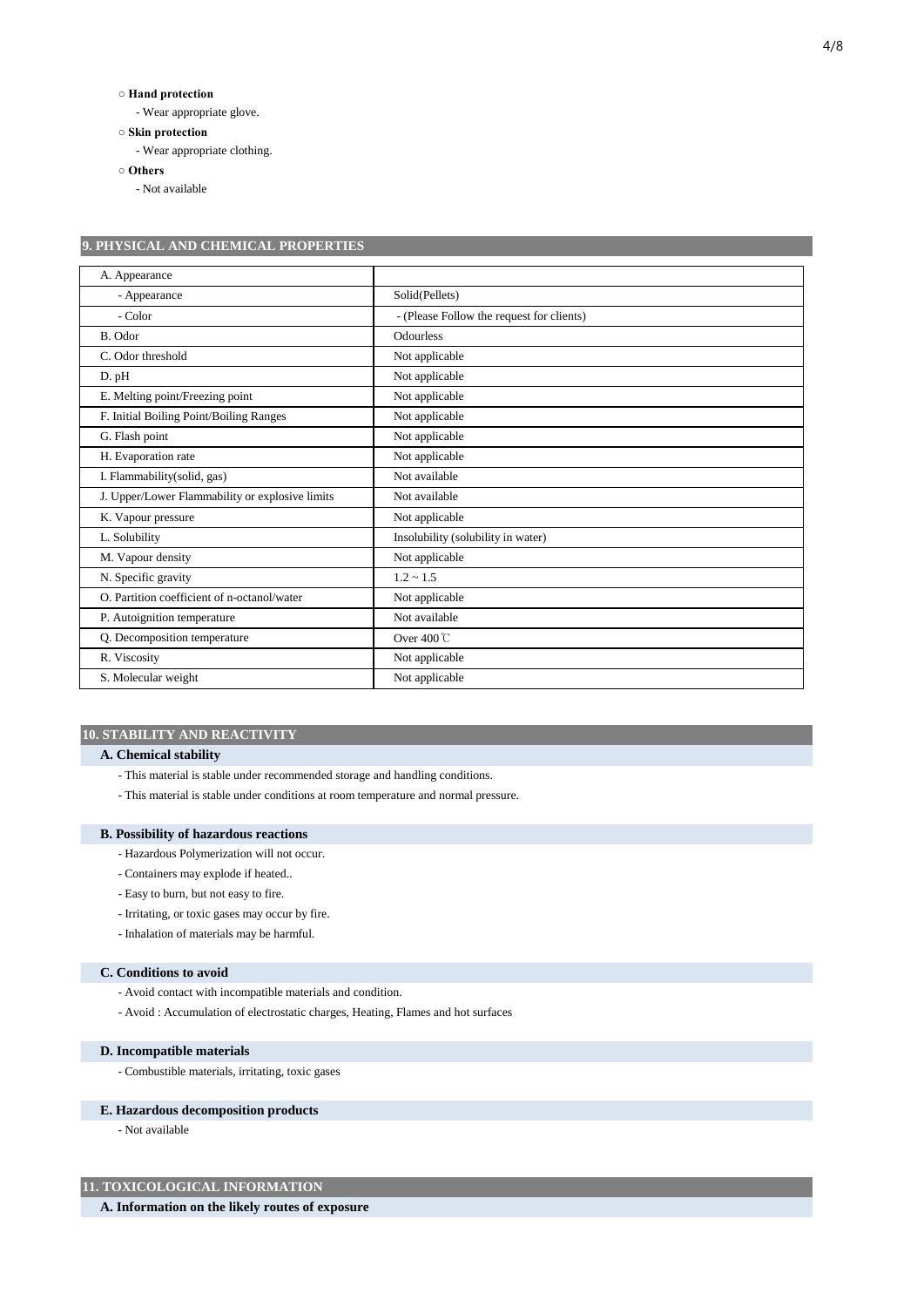- Not available

# **○ (Oral)**

- Not available

# **○ (Eye·Skin)**

- Not available

## **B. Delayed and immediate effects and also chronic effects from short and long term exposure**

#### **○ Acute toxicity**

**\* Oral**

- Not available

#### **\* Dermal**

- Not available

**\* Inhalation**

- Not available

**○ Skin corrosion/irritation**

## - Not available

- **Serious eye damage/irritation**
	- Not available

### **○ Respiratory sensitization**

- Not available

#### **○ Skin sensitization**

- Not available
- **Carcinogenicity**
	- **\* IARC**

### - Not available

**\* OSHA**

- Not available

- **\* ACGIH**
	- Not available
- **\* NTP**
- Not available

```
* EU CLP
```
- Not available
- **Germ cell mutagenicity**

```
- Not available
```
- **Reproductive toxicity**
	- Not available
- **STOT-single exposure**
	- Not available
- **STOT-repeated exposure**
	- Not available
- **Aspiration hazard**

- Not available

## **12. ECOLOGICAL INFORMATION**

## **A. Ecotoxicity**

- **Fish**
	- Not available
- **Crustaceans**
	- Not available
- **Algae**
	- Not available

## **B. Persistence and degradability**

- **Persistence**
	- Not available
- **Degradability**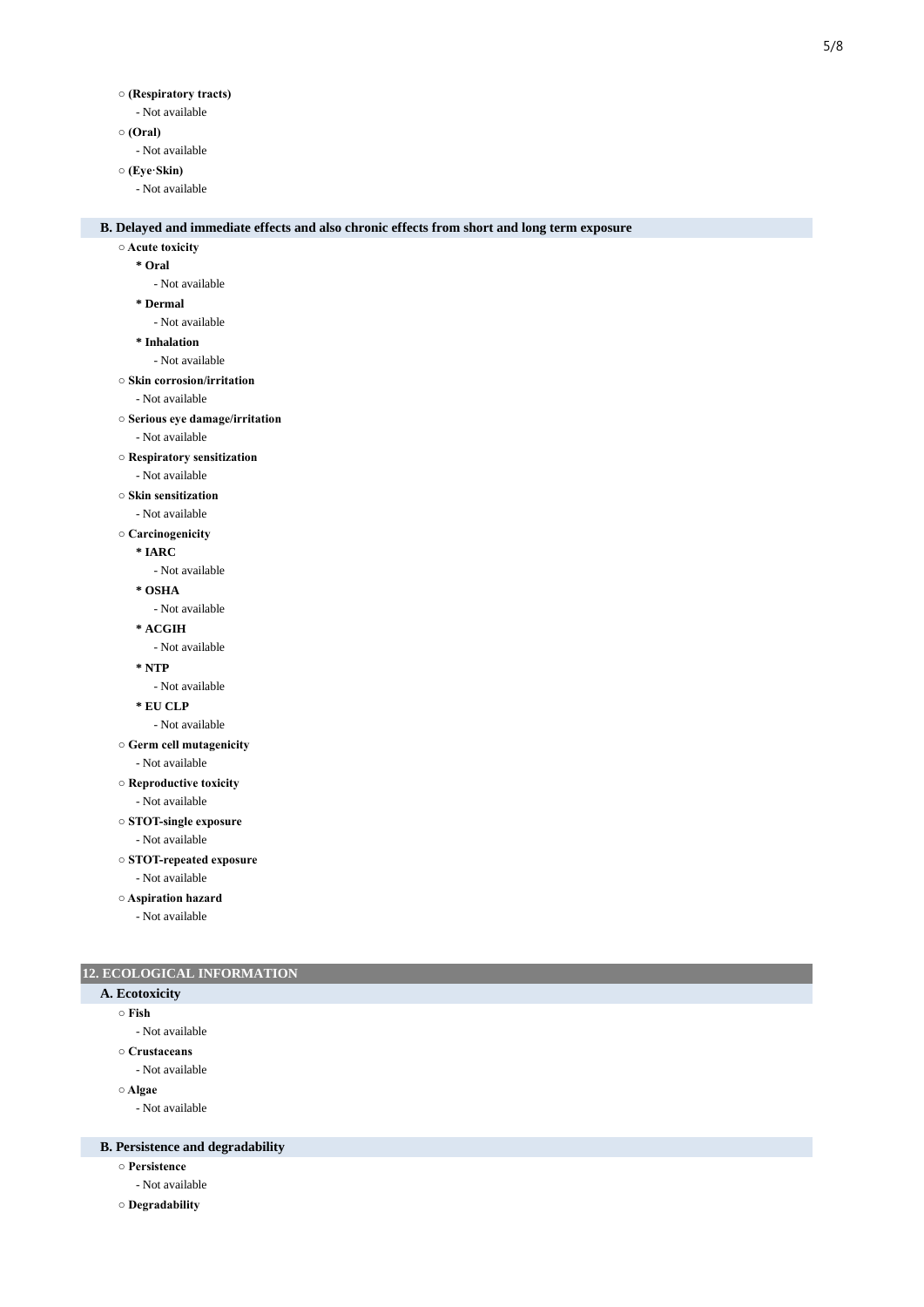- Not available

## **C. Bioaccumulative potential**

- **Bioaccumulative potential**
- Not available

# **○ Biodegration**

- Not available

## **D. Mobility in soil**

- Not available

## **E. Other adverse effects**

- Not available

## **13. DISPOSAL CONSIDERATIONS**

### **A. Disposal methods**

- Since more than two kinds of designaed waste is mixed, it is difficult to treat seperatly, then can be reduction or stabilization by
- incineration or similar process.
- If water separation is possible, pre-process with Water separation process.
- Dispose by incineration.

### **B. Special precautions for disposal**

- The user of this product must disposal by oneself or entrust to waste disposer or person who other's waste recycle and dispose, person who establish and operate waste disposal facilities.
- Dispose of waste in accordance with all applicable laws and regulations.

## **14. TRANSPORT INFORMATION**

## **A. UN number**

- Not available

### **B. Proper shipping name**

- Not available

# **C. Hazard class**

- Not available

# **D. Packing group**

- Not available

## **E. Marine pollutant**

- Not applicable

### **F. Special precautions for user related to transport or transportation measures**

- Local transport follows in accordance with Dangerous goods Safety Management Law.
- Package and transport follow in accordance with Department of Transportation (DOT) and other regulatory agency requirements.
- EmS FIRE SCHEDULE : Not available
- EmS SPILLAGE SCHEDULE : Not available
- ADR/RID : Not regulated as dangerous goods
- IATA : Not regulated as dangerous goods
- IMDG : Not regulated as dangerous goods

# **15. REGULATORY INFORMATION**

# **A. National and/or international regulatory information**

- **POPs Management Law**
- Not applicable
- **Information of EU Classification**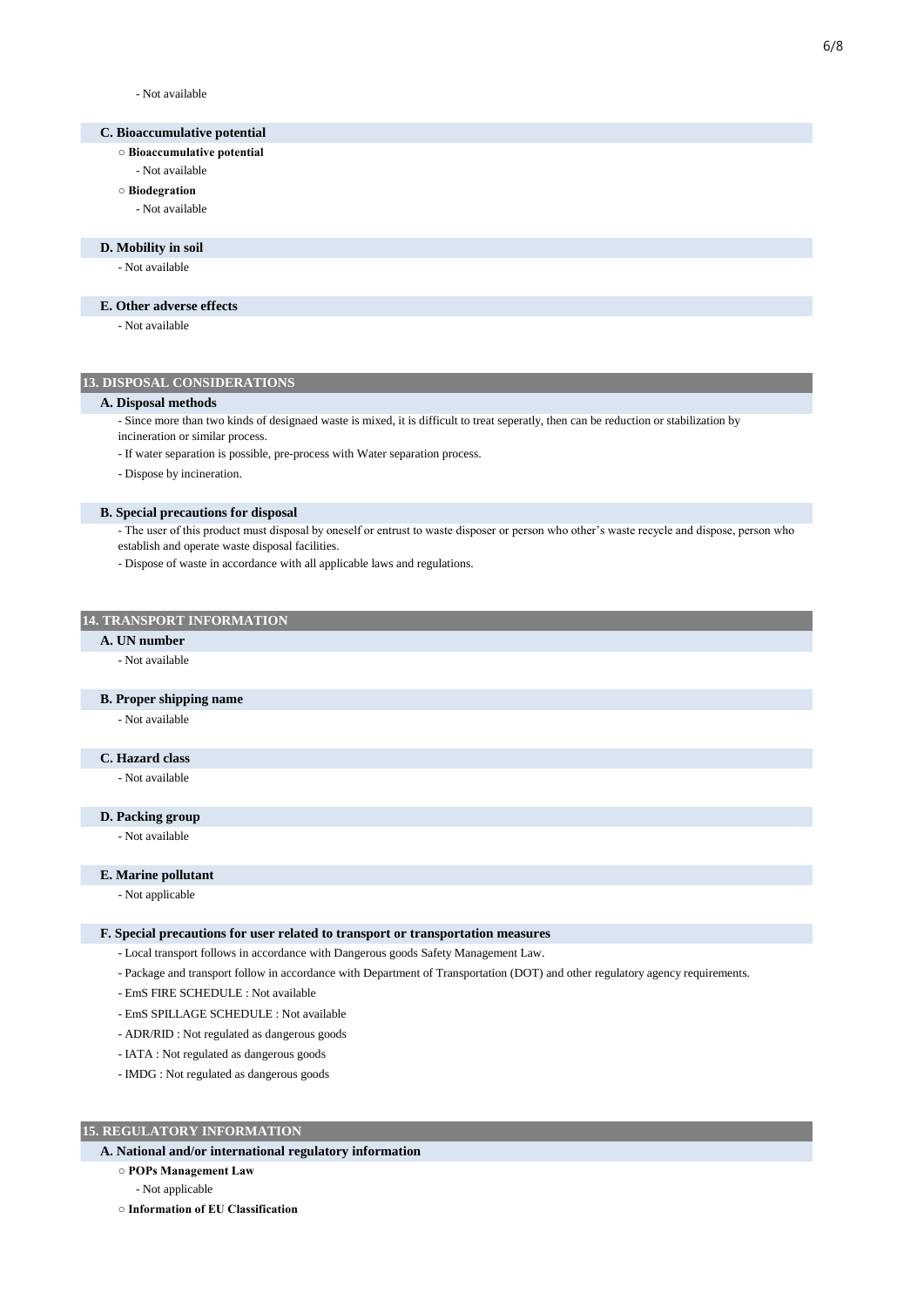### **\* Classification**

- Not applicable
- **\* Risk Phrases**
	- Not applicable
- **\* Safety Phrase**
- Not applicable
- **U.S. Federal regulations**
	- **\* OSHA PROCESS SAFETY (29CFR1910.119)** - Not applicable
	- **\* CERCLA Section 103 (40CFR302.4)** - Not applicable
	- **\* EPCRA Section 302 (40CFR355.30)** - Not applicable
	- **\* EPCRA Section 304 (40CFR355.40)** - Not applicable
	- **\* EPCRA Section 313 (40CFR372.65)**
		- Not applicable
- **Rotterdam Convention listed ingredients**
	- Not applicable
- **Stockholm Convention listed ingredients**
	- Not applicable
- **Montreal Protocol listed ingredients**
	- Not applicable

### **16. OTHER INFORMATION**

### **A. Reference**

- The information contained herein is believed to be accurate. It is provided independently of any sale of the product for purpose of hazard communication. It is not intended to constitute performance information concerning the product. No express warranty, or implied warranty of merchantability or fitness for a particular purpose is made with respect to the product or the information contained herein.

- ACGIH( American Conference of Governmental Industrial Hygienists )
- CCRIS(Chemical Carcinogenesis Information)
- ChemIDplus(Chemical Identification/Dictionary)
- CICADs(Concise International Chemical Assessment Documents)
- CPDB(Carcinogenic Potency Database)
- CRC Handbook
- CTD(Comparative Toxicogenomics Database)
- ECHA Registered Substance(REACH)
- e-ChemPortal
- Environmental Health Criteria (EHC) Monographs
- ERG(emergency response guidebook)
- ESIS(European chemical Substances Information System)
- Harmonization Project Publications
- HSDB(Hazardous Substances Data Bank)
- International Agency for Research on Cancer (IARC) Summaries and Evaluations
- International Chemical Safety Cards (ICSCs)
- IPCS INCHEM(International Programme on Chemical Safety)
- IPCS/CEC Evaluation of Antidotes Series
- IRIS(Integrated Risk Information)
- IUCLID(International Uniform Chemical Information Database)
- Joint Expert Committee on Food Additives (JECFA) Monographs and Evaluations
- NLM(National Library of Medicine)
- NTP(National Toxicity Program)
- Pesticide Documents (PDs)
- Poisons Information Monographs Archive (PIMs, 1989-2002)
- Screening Information Data Set (SIDS) for High Production Volume Chemicals
- The Merck Index 13th Ed.
- UK Poison Information Documents (UKPID)